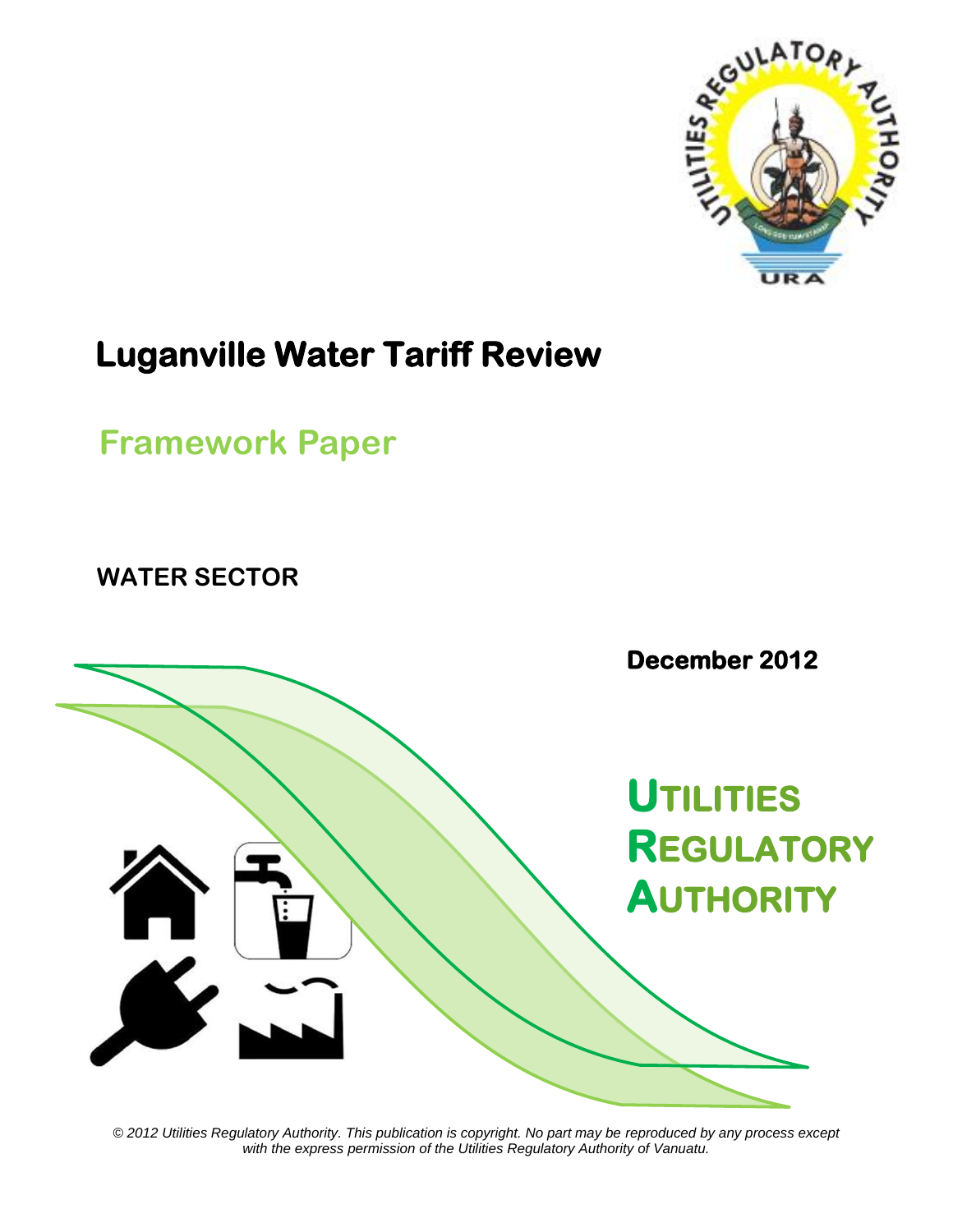## Preface

## A letter from the Chairman

When carrying out the first tariff review of a particular utility, the regulator is faced with one of the key challenges of regulation: information asymmetry. This is a situation where all the information about costs, efficiency levels, and operational effectiveness are held by the utility. In this situation, the regulator can do three things: first, encourage data sharing and reporting routines with the utility; second, collect benchmark information from comparator utilities; and third, commission research and opinion from independent experts. Each of these activities will play a role in the tariff review of water services in Luganville.

The process of the tariff review is also designed in such a way as to address the issue of information asymmetry. First, the method of calculating the tariff is defined by the regulator (and is described in this paper). Then, the utility uses the methodology to apply for a certain tariff level. In its tariff application, the utility must provide evidence to support each of the assumptions used in the financial model. Then, in making its decision, the regulator can compare this evidence with any other available information to judge what the most reasonable assumptions are for the tariff.

At each stage of the tariff setting process, all the assumptions and supporting evidence are shared with all stakeholders to ensure transparency and to invite any additional evidence or comment. The consultation process is designed to engage with all stakeholder groups in such a way that they can most effectively provide useful input into the tariff setting process.

Given that this particular case in one of a government-run utility, an additional consideration is how the tariff should be implemented. Different incentive structures exist through the public fund budgeting process that need to be considered when implementing any new tariff.

In this way the regulator works with the utility and with stakeholders to create an estimate of the "fair" price that is based on the best information available in an open and transparent way. I continue to urge any interested stakeholders to participate fully in the ongoing consultation process

Yours sincerely,

## Johnson Naviti Matarulapa Marakipule

*Chairperson*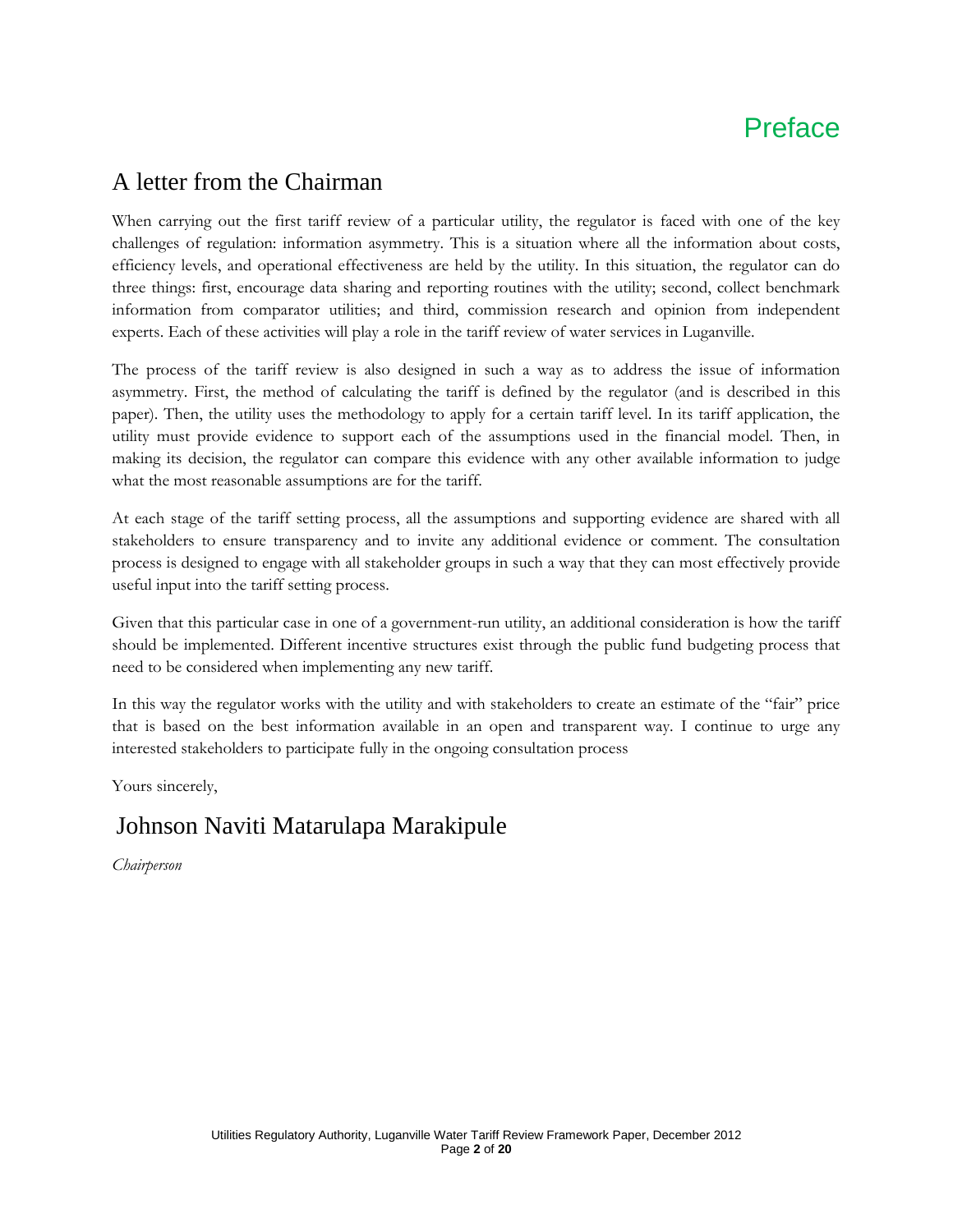## Executive summary

As this is the first review of water tariffs charged by the Public Works Department in Luganville, a full review of the cost of operations and infrastructure will be performed. The tariff calculation is based on a financial model that includes forecasts of demand, operating costs, and infrastructure investment over the next five years. These forecasts should be consistent with the desired level of quality to be delivered to customers.

The following diagram illustrates the major "building-blocks" of the financial model and how they interact:



A five-year forecast will be estimated for each of the elements, based on a set of assumptions. Each assumption made will be supported by evidence from a range of sources including:

- historical data from PWD
- external benchmarks from comparable utilities
- assessment by industry experts

The assumptions used by PWD in their initial tariff application are described in the Luganville Water Tariff Review Tariff Application Report. These assumptions will be reviewed with all stakeholder submissions received to date and used to inform the Authority's Draft Decision. Further submissions and information will then be gathered in order to inform the Authority's Final Decision.

Once the fair price level has been estimated, the Authority will consider the planned government funding structures and processes in order to determine the most appropriate tariff implementation method. The tariff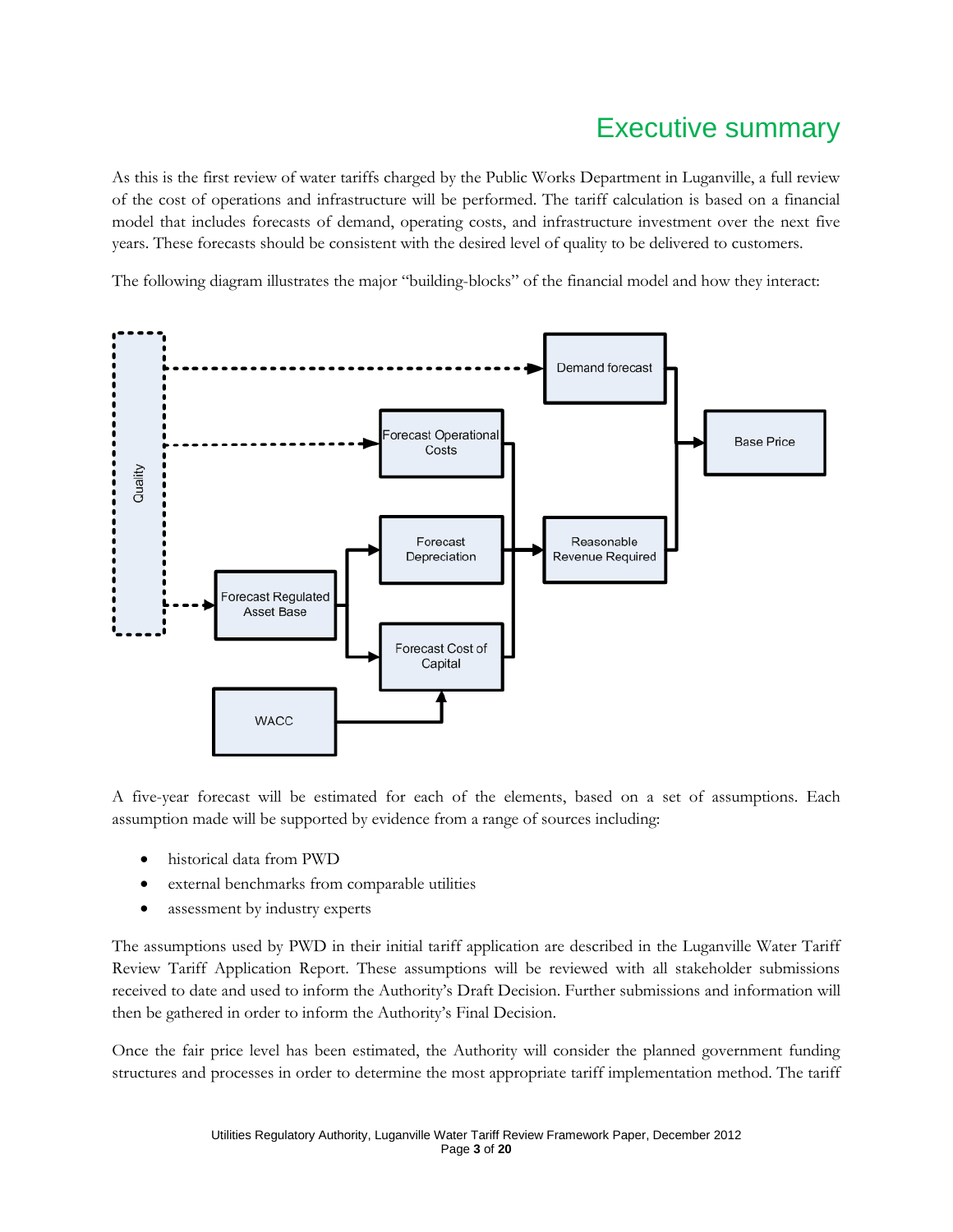implementation needs to be done in such a way so that PWD are assigned an appropriate budget level to invest in infrastructure, and that quality standards can be effectively enforced.

All stakeholders are encouraged to comment on this framework paper. Any comments received will inform the Authority's Draft Decision.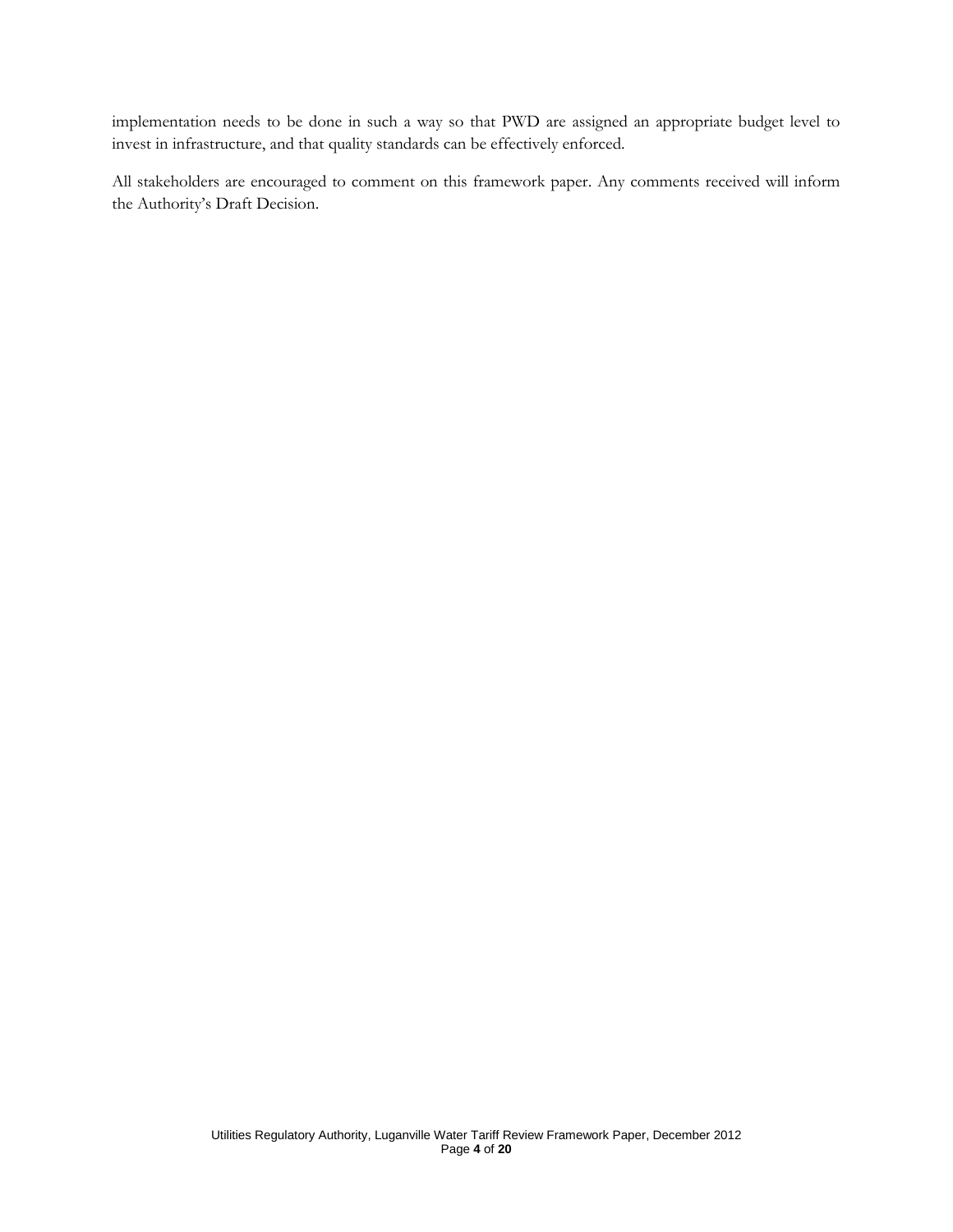## How to respond to this paper

All stakeholders including the Government, the Public Works Department, other utilities, existing customers and other members of the public are invited to comment on this paper. Responses and information received will be considered in the formalisation of the Authority's Draft Decision.

The Authority will be seeking responses as part of its public consultation process. Stakeholders are encouraged to contact the Authority to file submissions or ask any questions.

Submissions can be made until

#### **21 January 2013**

and they can be made in person at the Office of the Utilities Regulatory Authority in the VNPF Building in Port Vila on the Ground Floor

mailed to

Luganville Water Tariff Review Utilities Regulatory Authority P.M.B 9093 Port Vila, Vanuatu

emailed to

Maureen Malas *Project Manager – Luganville Water Tariff Review* Utilities Regulatory Authority [mmalas@ura.gov.vu](mailto:mmalas@ura.gov.vu)

or called in by telephone to the Utilities Regulatory Authority at +678 23335

Submissions will be made available on the Authority's website in accordance with the Authority's submission policy. Any material that is confidential should be clearly marked as such.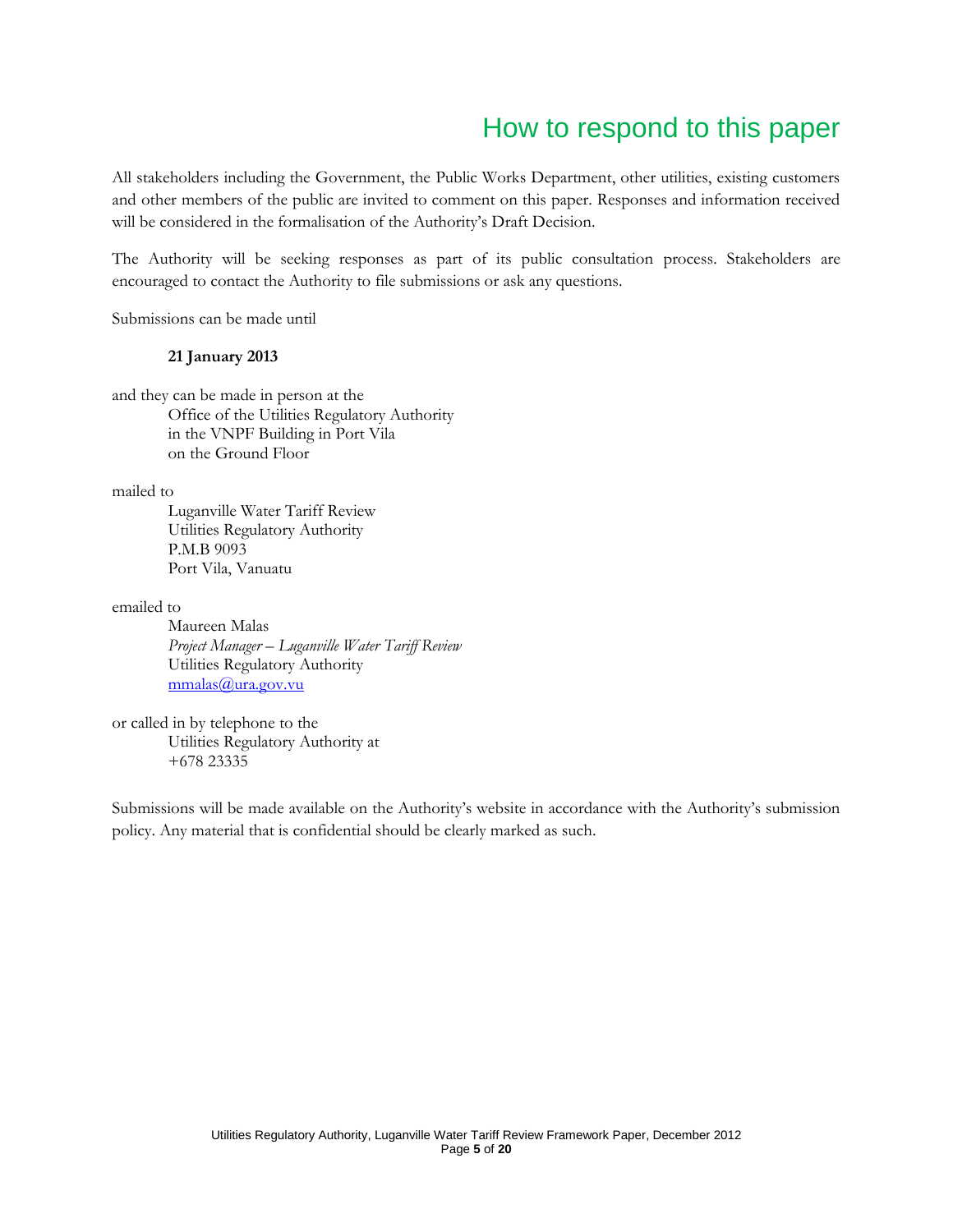## **Contents**

| $1_{\ldots}$  |  |
|---------------|--|
| 1.1           |  |
| 1.2           |  |
| 1.3           |  |
| 1.4           |  |
| 1.5           |  |
| 2.            |  |
| 2.1           |  |
| 2.2           |  |
| 2.3           |  |
| 2.4           |  |
| 2.4.1         |  |
| 2.4.2         |  |
| 2.4.3         |  |
| 2.5           |  |
| 2.5.1         |  |
| 2.5.2         |  |
| 2.5.3         |  |
| $2.6^{\circ}$ |  |
| 2.6.1         |  |
| 2.6.2         |  |
| 2.6.3         |  |
| 2.7           |  |
| 2.7.1         |  |
| 2.7.2         |  |
| 2.8           |  |
| 2.8.1         |  |
|               |  |
| 2.9           |  |
| 2.10          |  |
| 3.            |  |
| 3.1           |  |
| 3.2           |  |
| 4.            |  |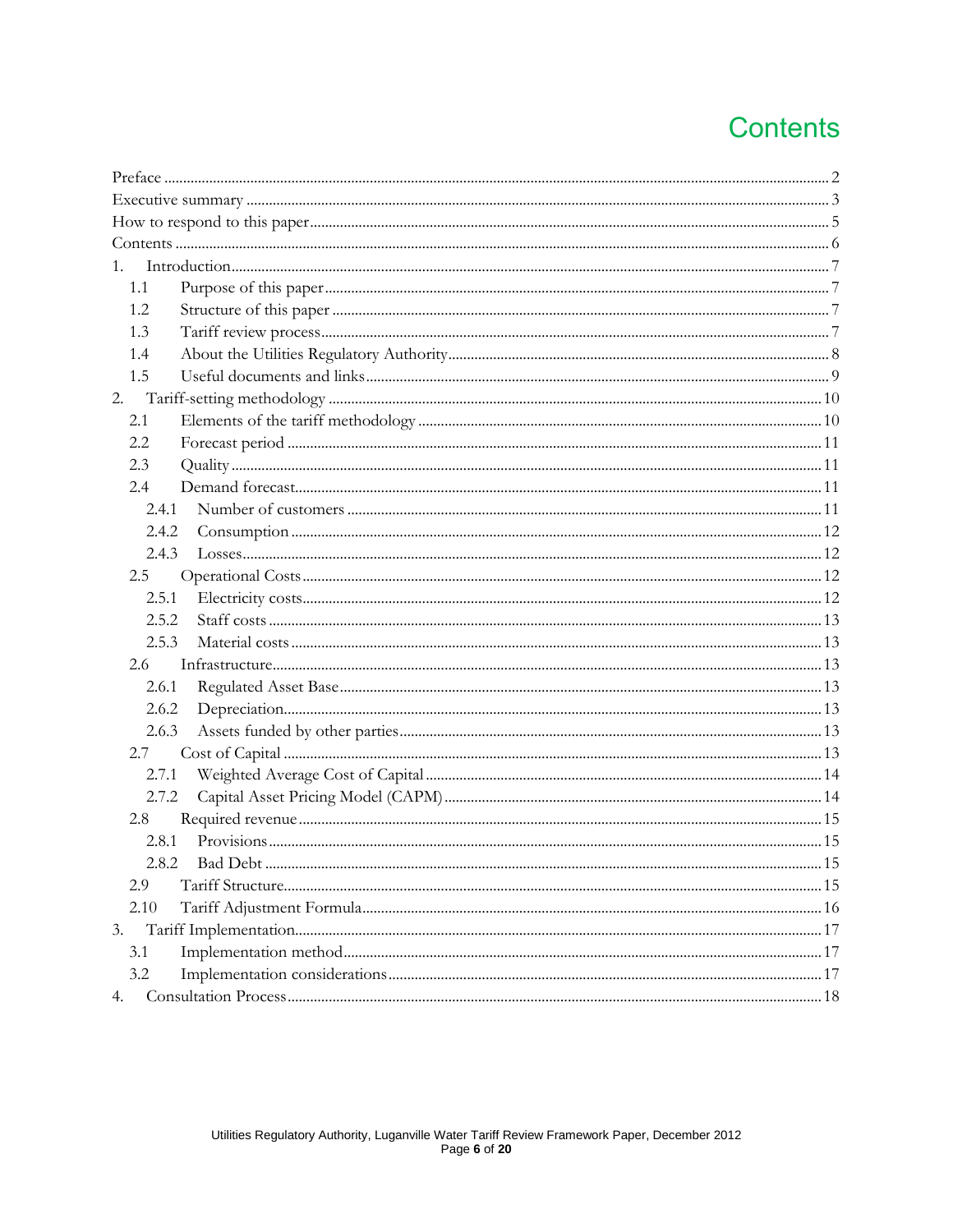## 1. Introduction

### 1.1 Purpose of this paper

This report is the second stage of the tariff review of water services in Luganville. It sets out detailed tariffsetting methodology and process of how the URA will be conducting the tariff review. All interested parties are invited to submit comments on the methods set out in order to inform the ongoing tariff review process.

## 1.2 Structure of this paper

This paper is structured into the following sections:

- Chapter 2, 'Tariff setting methodology,' explains the way in which the Authority will calculate the appropriate price for the regulated service.
- Chapter 3, 'Tariff Implementation,' explains how the Authority will consider the implementation of the tariff once the appropriate price is determined.
- Chapter 4, 'Consultation process,' describes the consultation process that will be undertaken to facilitate stakeholder engagement with the tariff review.

## 1.3 Tariff review process

The process of the tariff review is designed to ensure that stakeholders are able to participate and contribute valuable comments at each stage of the review process. The different stages and timings of the tariff review process are:

| <b>Stage</b>                                                                                                    | Description                                                                       | <b>Status</b>                    |
|-----------------------------------------------------------------------------------------------------------------|-----------------------------------------------------------------------------------|----------------------------------|
| Issues Paper                                                                                                    | Description of key issues that impact the tariff<br>review                        | Published 8 November 2012        |
| Consultation<br>Stage 1                                                                                         | Stakeholders are invited to comment on the Issues<br>Paper                        | Closed 7 December 2012           |
| Framework paper                                                                                                 | Description of the tariff-setting methodology and<br>process                      | This paper                       |
| Tariff application                                                                                              | Initial proposal of new tariff level from the utility<br>with supporting evidence | Planned for 21 December 2012     |
| Consultation<br>Stakeholders are invited to comment on the<br>Framework Paper and Tariff Application<br>Stage 2 |                                                                                   | Planned to close 21 January 2013 |
| Draft decision                                                                                                  | Draft tariff determination by the Authority                                       | Planned for 1 February 2013      |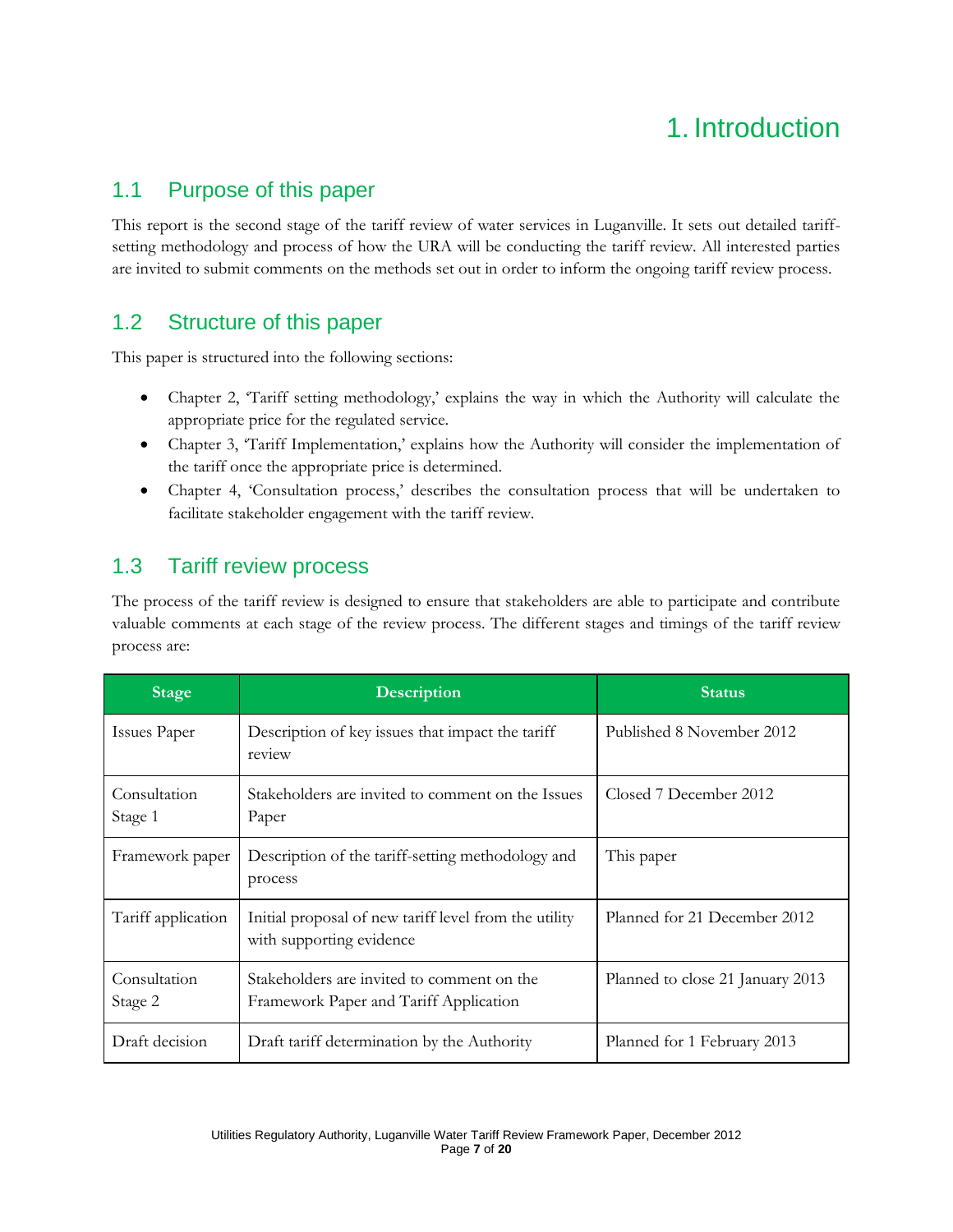| Consultation<br>Stage 3 | Stakeholders are invited to comment on the<br>Authority's draft tariff decision | Planned to close 15 March 2013 |
|-------------------------|---------------------------------------------------------------------------------|--------------------------------|
| Final decision          | Stakeholders are informed of the Authority's final<br>tariff decision           | Planned for 1 April 2013       |

After the final decision has been published, the new tariff will be implemented according to considerations described in chapter 3 of this paper.

## 1.4 About the Utilities Regulatory Authority

The Utilities Regulatory Authority was established on the 11 February 2008 under the *Utilities Regulatory Authority Act No 11 of 20*07 (the URA Act). The URA Act established the Authority as an independent economic regulator for pricing, access, standards and monitoring of concession agreements. The regulated services defined in the URA Act are the supply of electricity or water services.

The Authority provides continued and expanded support to the Vanuatu Government's microeconomic reform program. This program was designed to improve the efficiency and competitiveness of Vanuatu's economy through the reform of the electricity, water and other current and former government business enterprises.

The Government perceived the establishment of an independent regulatory body as necessary to ensure that the benefits of the industry structuring and concession arrangements were passed on to household, commercial and industrial customers.

The primary objective of the Authority is to 'improve access to electricity and water services and to protect the long-term interests of Vanuatu's consumers with regards to the price, quality and reliability of electricity and water services.'

This objective is central to the framework of economic regulation that facilitates the efficiency and financial viability of regulated utilities, prevents misuse of monopoly power and ensures that customers benefit from quality improvements and efficiency gains over the longer term.

The functions of the Authority, as expressed in the URA Act under which it is constituted, are:

- to exercise the functions and powers conferred by the URA Act or by any other Act in furtherance of the purpose of the URA Act;
- to provide advice, reports and recommendations to the Government relating to utilities;
- to inform the public of matters relating to utilities;
- to assist consumers to resolve grievances;
- to investigate and act upon offences under the URA Act ;
- to advise the Minister on any other matter referred to the Authority by the Minister; and
- to administer and monitor compliance of Concession Agreements under the URA Act.

In accordance with its Charter of Consultation and Regulatory Practice the Authority aims to be: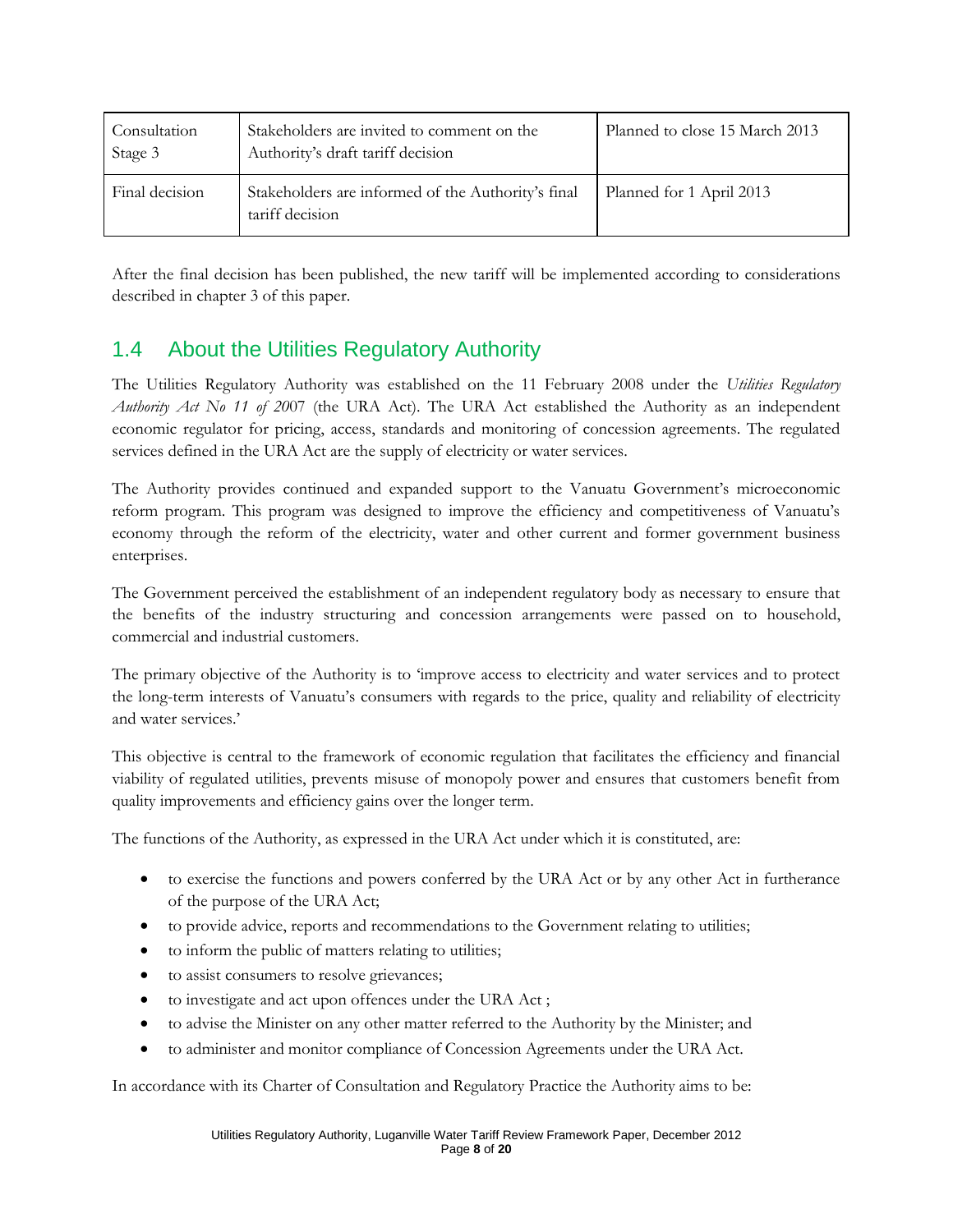- independent, balanced and fair by ensuring its advice does not reflect undue influences and is consistent with its statutory objectives; and
- open and transparent by publishing its findings and conclusions.

Section 18 of the URA Act grants the Authority the power to determine the maximum price which may be charged in relation to any aspect of a regulated service in any place.

## 1.5 Useful documents and links

Readers of this report may also find it useful to review the following reports and documents, available on the Authority's website [www.ura.gov.vu:](http://www.ura.gov.vu/)

- Utilities Regulatory Authority Luganville Water Tariff Review Tariff Application Report, December 2012
- Utilities Regulatory Authority Luganville Water Tariff Review Consultation Stage 1 Report, December 2012
- Utilities Regulatory Authority Luganville Water Tariff Review Issues Paper, November 2012
- Utilities Regulatory Authority Annual Report 2011
- Utilities Regulatory Authority Act No. 11 of 2007 and Amendment (2010)
- Water Supply Act 1955 and Amendments
- Public Health Act 1994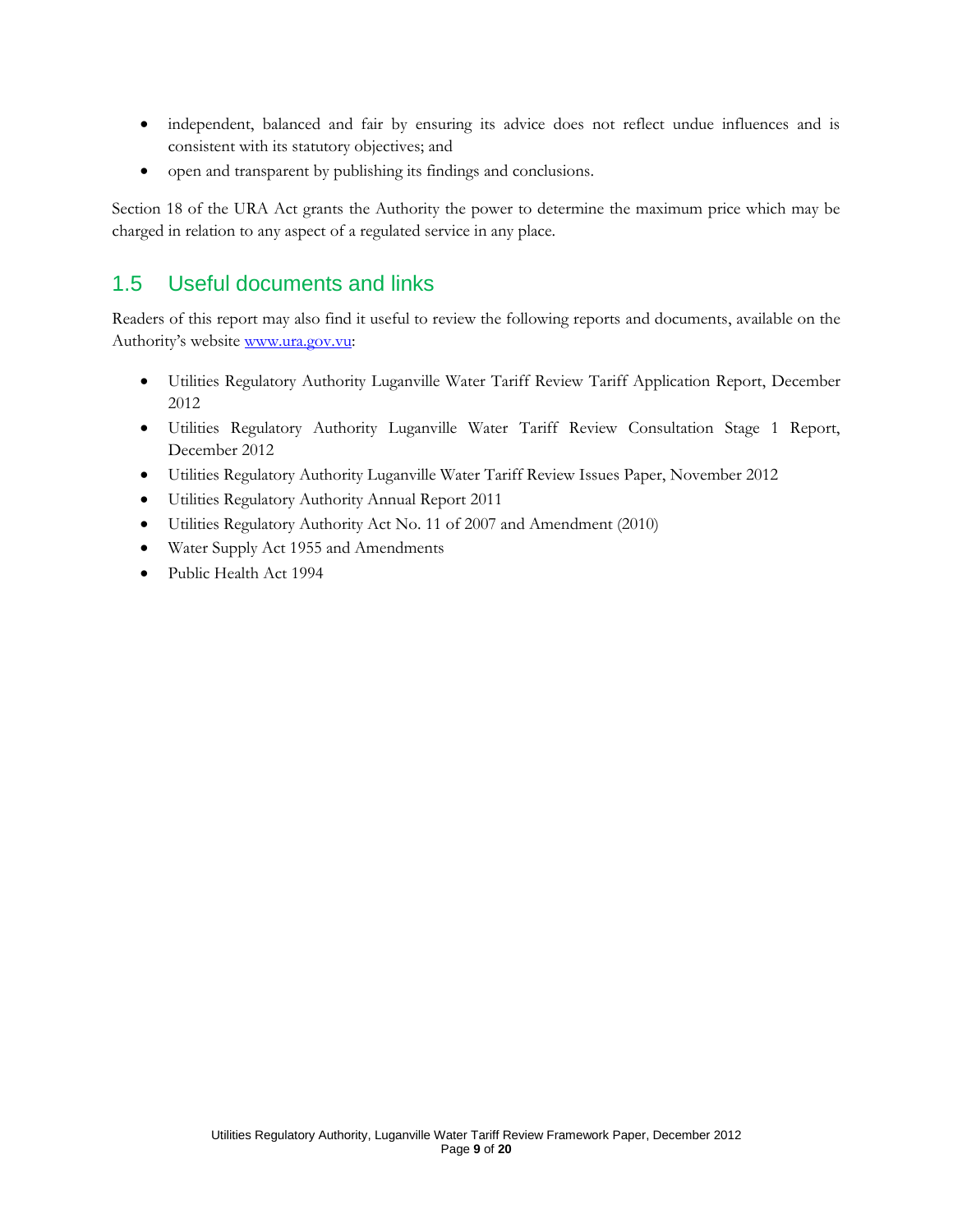## 2. Tariff-setting methodology

The tariff-setting methodology is the way in which the Authority will calculate the "fair" price for the water supply service in Luganville. A "fair" price is one that enables the utility to make sufficient revenue to operate and finance appropriate investments without compromising service quality, and provides the basis of a sustainable business in the long term. Such a price ensures that the long-term interests of consumers are met by ensuring a water service of adequate quality is delivered in an efficient way.

The tariff setting process that the URA is now undertaking is done in consultation with all relevant stakeholders to ensure transparency.

## 2.1 Elements of the tariff methodology

The diagram below illustrates the different components of the tariff setting methodology and how they interact.





The tariff level is calculated as follows:

 Although quality does not have a direct mathematical relationship to the base price calculation, the assumed level of quality does inform assumptions around demand, operational costs and asset levels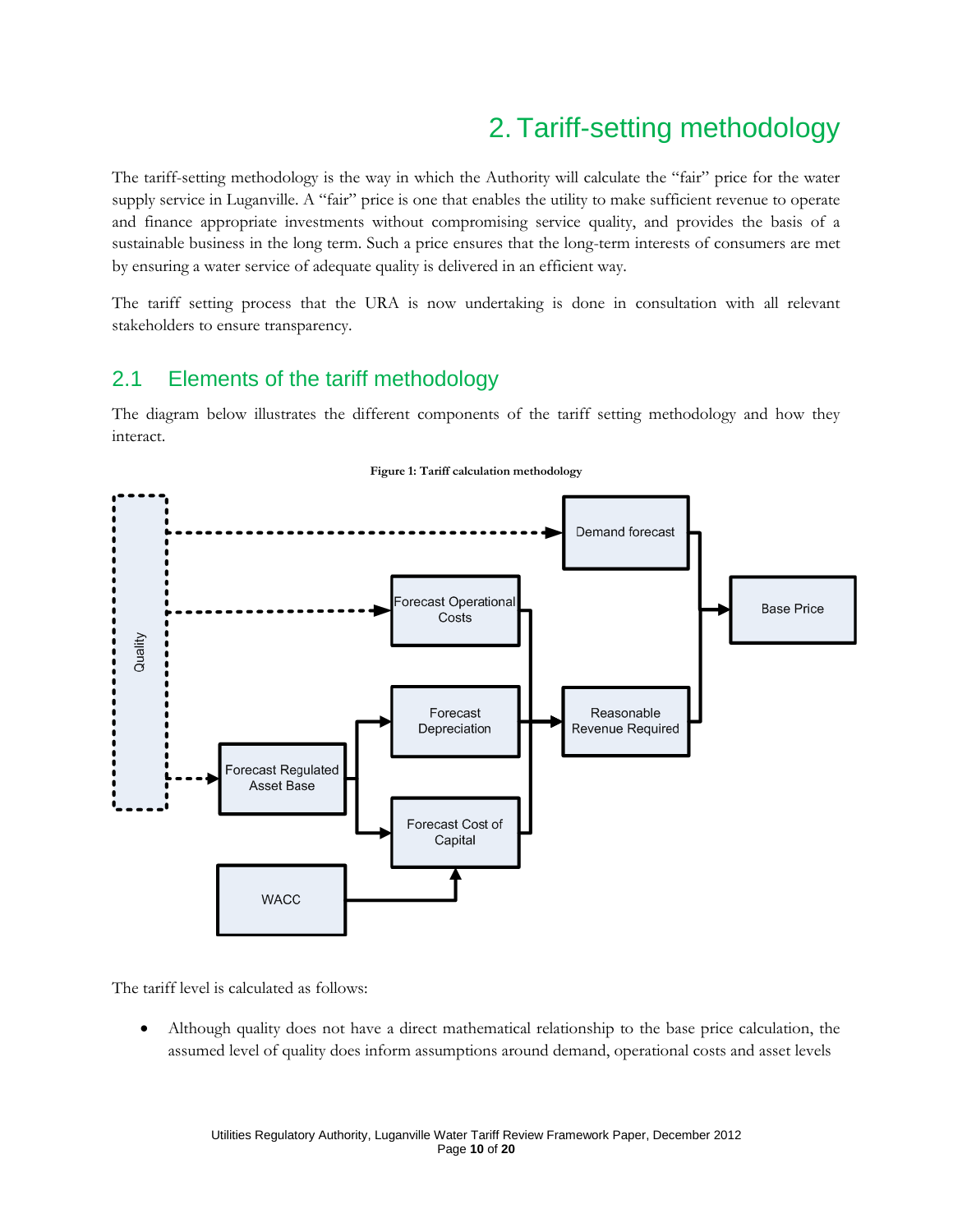- The reasonable revenue required is calculated as the sum of forecast operational costs, depreciation and the cost of capital. The cost of capital is based on an estimate of the value of infrastructure assets (Regulated Asset Base, or RAB), and an estimated Weighted Average Cost of Capital (WACC)
- The base price is set to ensure that the revenue generated by the forecasted demand equals the forecast required revenue

## 2.2 Forecast period

The forecast period is the period of time over which demand, operational and infrastructure characteristics of the water supply service in Luganville will be forecasted to calculate a reasonable tariff. The forecast period is set at 5 years, in accordance with standard international regulatory practice.

### 2.3 Quality

Quality is defined as the characteristics of the water delivered, reliability, and service levels experienced by customers. Any forecast change in the level of quality should be reflected in the forecast of demand, operational costs and infrastructure in the following ways:

- Any increase in water quality is likely to result in an increase in demand as customers will be more willing to use tap water rather than alternatives;
- Any increase in water quality will likely require additional staff and/or other operating expenses; and
- Any increase in water quality may also require improvements to installed infrastructure

The utility's overall operations will be benchmarked with local and international water companies in setting the quality standards. Water service monitoring, reliability and safety standards will also be issued by the Authority to ensure that consumers are receiving a reasonable level of service commensurate with the price they are paying.

One issue with the government ownership of water service in Luganville is that financial penalties for substandard quality will not be viable, as any payments will be due to the public fund. In order ensure that quality levels are maintained, the Authority will work to ensure an appropriate monitoring and compliance regime is in place.

## 2.4 Demand forecast

The demand forecast estimates water consumption in Luganville for the period 2013 to 2017. The level of demand determines the amount of water that needs to be produced. Total number of customers, consumption and losses are key inputs into the demand forecast. These are described below.

#### 2.4.1 Number of customers

The number of customers forecasts the total customers that will be connected to the water network over the regulated period. If there are different types of customers identified or different tariffs to be set for different customers, forecasts will be required for each customer group.

Factors that are likely to affect the number of customers are: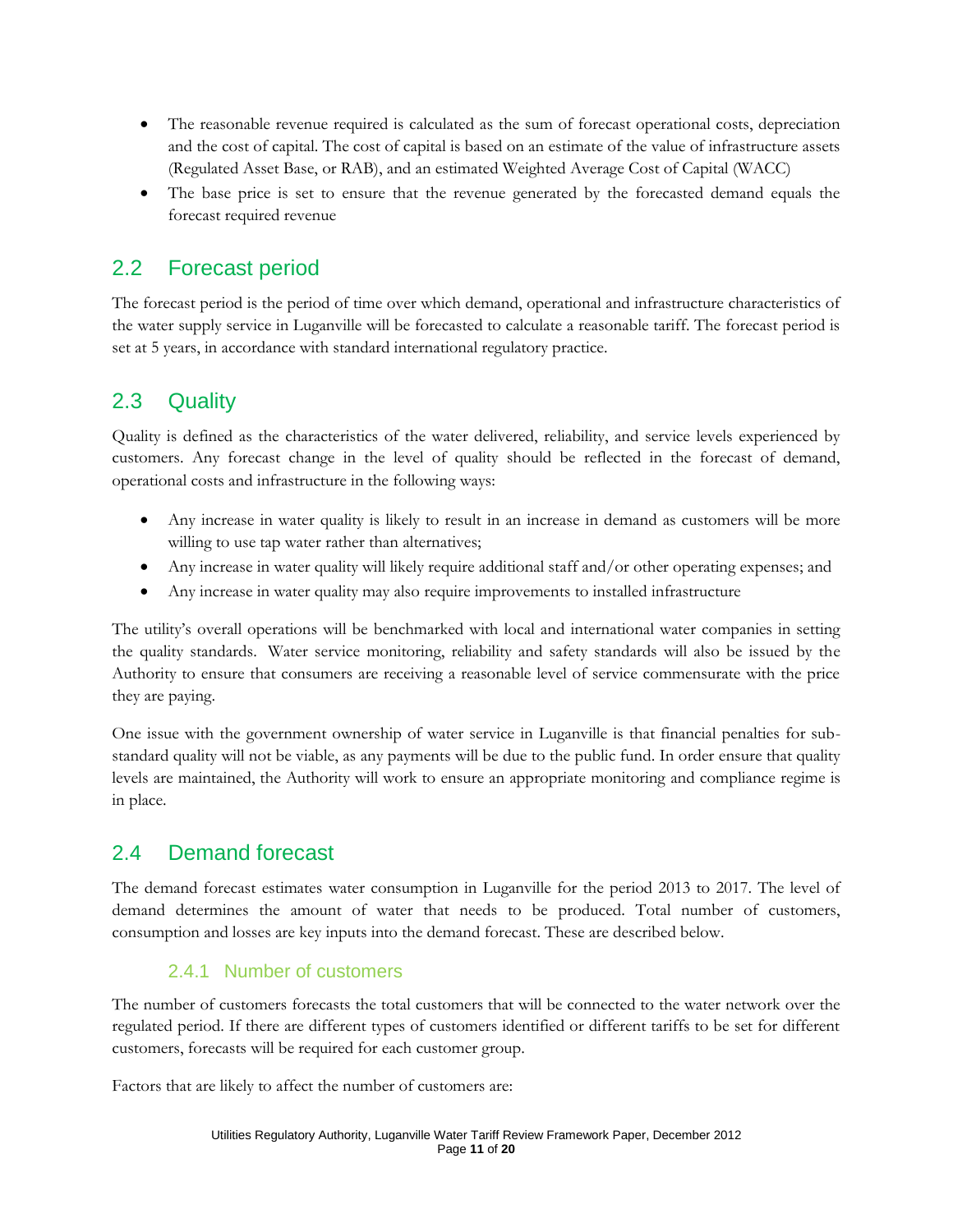- income, population and household growth of Luganville;
- number of cruise ships visiting;
- business and industrial growth in Luganville; and
- new potential areas to connect to the PWD grid.

#### 2.4.2 Consumption

Consumption is the amount of water customers will consume. If there are different types of customers identified or different tariffs to be set for different customers, forecasts will be required for each customer group.

Factors that are likely to affect consumption levels are:

- water quality levels;
- household income growth in Luganville;
- changes in average household size;
- tourist arrivals growth;
- impact of climate change on average temperatures in Luganville; and
- the overall economic activity of Luganville.

#### 2.4.3 Losses

Losses are defined as differences in the amount of water pumped from source and the amount delivered to customers (leakages/theft), and the amount billed for (billing losses).

The proportion of losses in Luganville will be compared to local and international benchmarks. It may be reasonable to assume that any forecast change in the level of losses may require additional operational costs or investment in infrastructure.

### 2.5 Operational Costs

The operational cost forecast estimates the reasonable costs of providing water services in Luganville. Operational costs include all costs associated with providing water services to the desired level of quality. These costs are broken down into three areas: electricity costs, staff costs, and materials costs.

#### 2.5.1 Electricity costs

Electric pumps are used to extract water from the source and deliver it into reservoirs at elevation. Electricity costs are calculated on the basis of kilowatt hour (kWh) per cubic metre pumped. The demand forecast estimates the total amount of water to be supplied. By forecasting the amount of water consumption, it is then possible to estimate the cost of electricity required to pump the water. Electricity is supplied to PWD by VUI Pernix Group at a rate that is adjusted each month according to several factors, including the price of fuel.

An additional factor that will impact the forecast electricity cost would be any planned modifications to the network that will change the amount of electricity required per metre cubed of water pumped.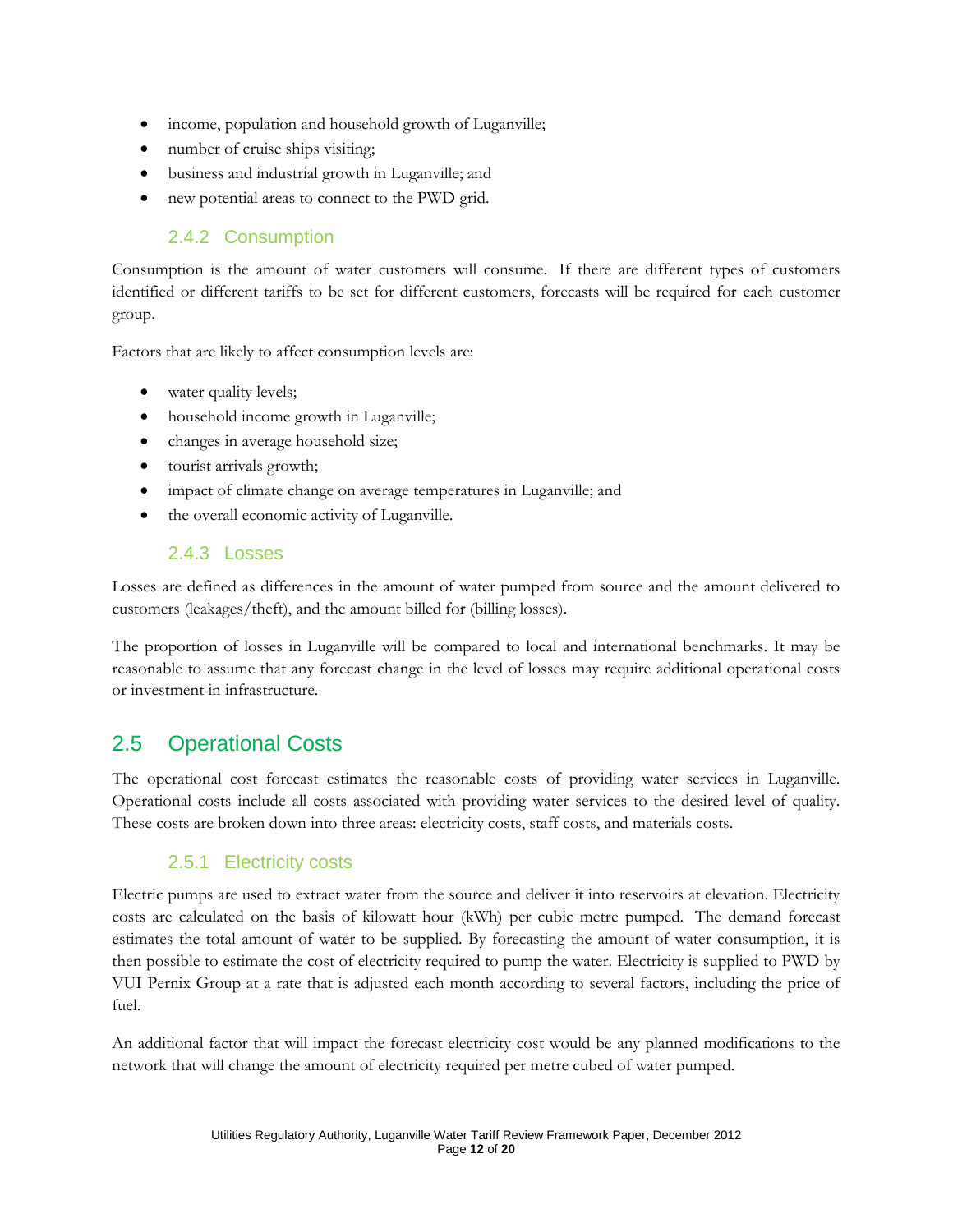#### 2.5.2 Staff costs

Staff costs are the wage and overtime costs of staff involved in the provision of water.

International and local benchmarks will be used to compare the number of staff per customer. Also, the wage costs will be compared against local benchmarks. This will inform any changes to the staff costs forecast.

#### 2.5.3 Material costs

Material costs are the costs of consumable materials used for operating and maintaining the water supply system that are not capital investments. Such costs include chlorine for water treatment, vehicle fuel, safety boots, water boots, office supplies, etc. These costs are estimated and forecast on a quarterly basis.

### 2.6 Infrastructure

The condition and value of installed infrastructure is a crucial factor that impacts the appropriate tariff level. While capital expenditure (CAPEX) is not directly included in the revenue forecast, a fair price does need to take into account depreciation costs of infrastructure assets and also the cost of raising capital required to invest in infrastructure.

#### 2.6.1 Regulated Asset Base

The value of the installed infrastructure of the water supply system is referred to as the Regulated Asset Base (RAB). To forecast the required RAB, the asset values of the current water supply infrastructure will be informed by any historical cost of investments made by PWD, and also by means of an independent Asset Audit. In addition, the Authority is seeking expert advice on the required level of investment to upgrade the network such that the quality level set out by the Authority may be achieved.

#### 2.6.2 Depreciation

The depreciation costs faced by the utility are included in the tariff estimation. All installed assets will be assigned a "standard" asset life and depreciated an equal amount for the life of the asset (straight-line depreciation).

#### 2.6.3 Assets funded by other parties

Any assets or investments that are not financed by the utility (e.g. financed by aid grants or by other third parties) are not included in the RAB nor are the depreciation costs included in the tariff estimate. Any associated operational costs that must be borne by the utility as a result of these assets being installed should be included in the operational cost forecasts.

### 2.7 Cost of Capital

A fair price must include in its calculation an amount for the cost associated with raising the capital required to invest in the infrastructure. It is common regulatory practice to use an estimate of the Weighted Cost of Capital (WACC) rate and apply it to the RAB.

As water services in Luganville are provided by the government, there are implications for how the WACC should be treated in this tariff review. The sections below describe how the WACC is normally calculated.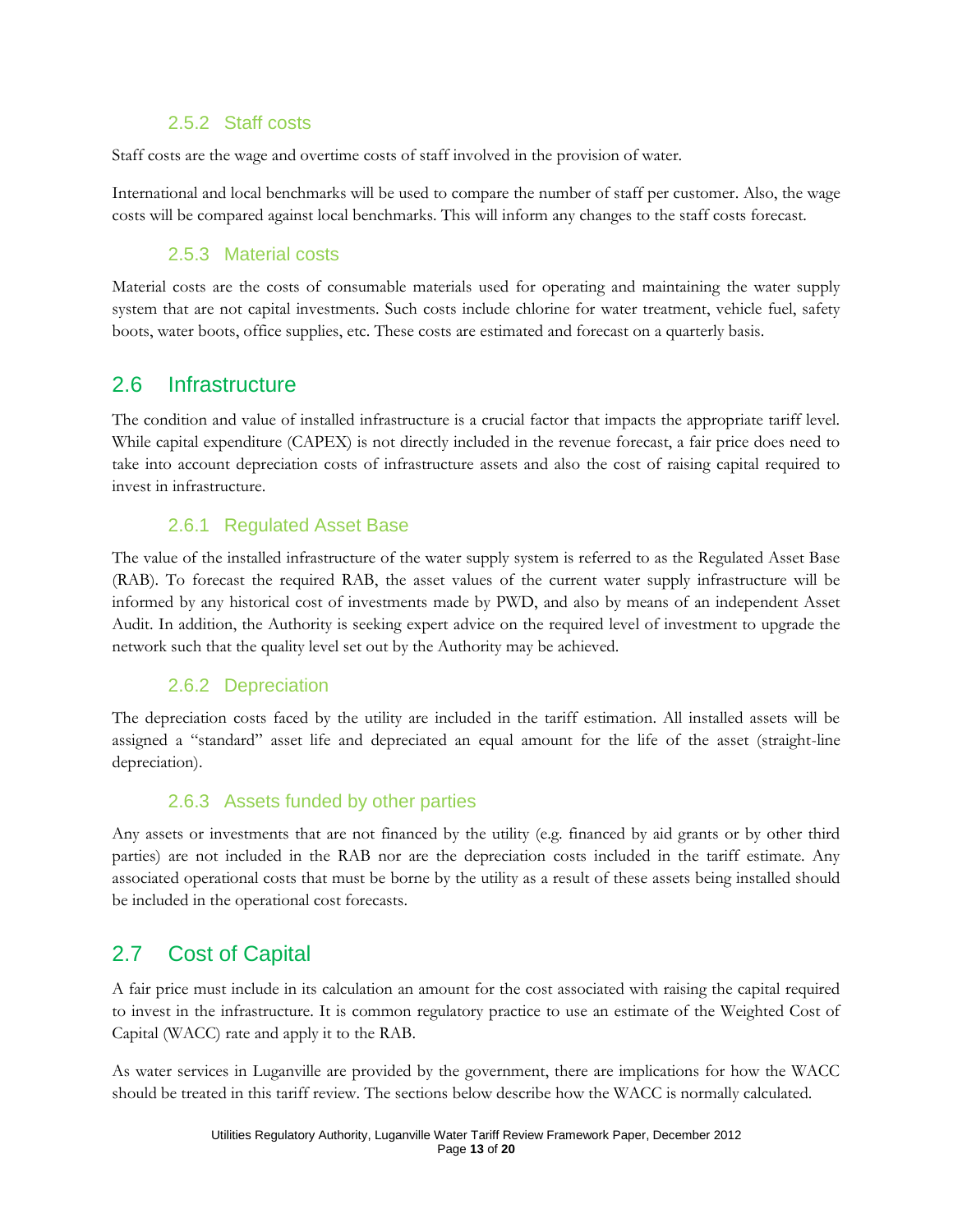#### 2.7.1 Weighted Average Cost of Capital

Capital can be raised in two ways: through debt or equity. Both methods have an associated cost – interest payments and dividends respectively. The level of cost for each type of capital is influenced by the perceived riskiness of the investment: the higher the risk, higher returns must be offered to sources of capital, resulting in a higher cost of capital. The process of determining a reasonable return estimates the appropriate return for each source of capital. The cost of capital is weighted by their respective contributions to the total capital base.

$$
WACC = (Re x % of capital that is equity) + (Rd x % of capital that is debt)
$$

Where

 $Re =$  return on equity capital

 $Rd$  = return on debt capital

The method of estimating the appropriate returns from each type of capital is the Capital Asset Pricing Model (CAPM), explained below.

#### 2.7.2 Capital Asset Pricing Model (CAPM)

The Capital Asset Pricing Model (CAPM) provides an estimate of the required return for risky assets as the sum of the return from risk-free assets and an appropriate risk premium. The calculation is slightly different for debt and equity:

Cost of Equity

$$
Re = Rf + \beta(MRP)
$$

Where

 $Re = required$  return on equity

 $Rf$  = the risk free rate of return is the return an investor could reasonably expect if they invested their money in a riskless investment. As the market rarely offers a riskless investment, a proxy for the risk free rate is applied

 $β =$  is the scaling factor beta ( $β$ ) to be applied to the market risk premium, it measures the volatility of the specific assets relative to the entire market. If the assets are more volatile than the market average, then the beta to be applied is greater than one

MRP = the market risk premium is the rate of return earned on a well-diversified portfolio of assets over the risk free rate for a business similar to the business in question

Cost of Debt

*Rd = Rf + DRP*

Where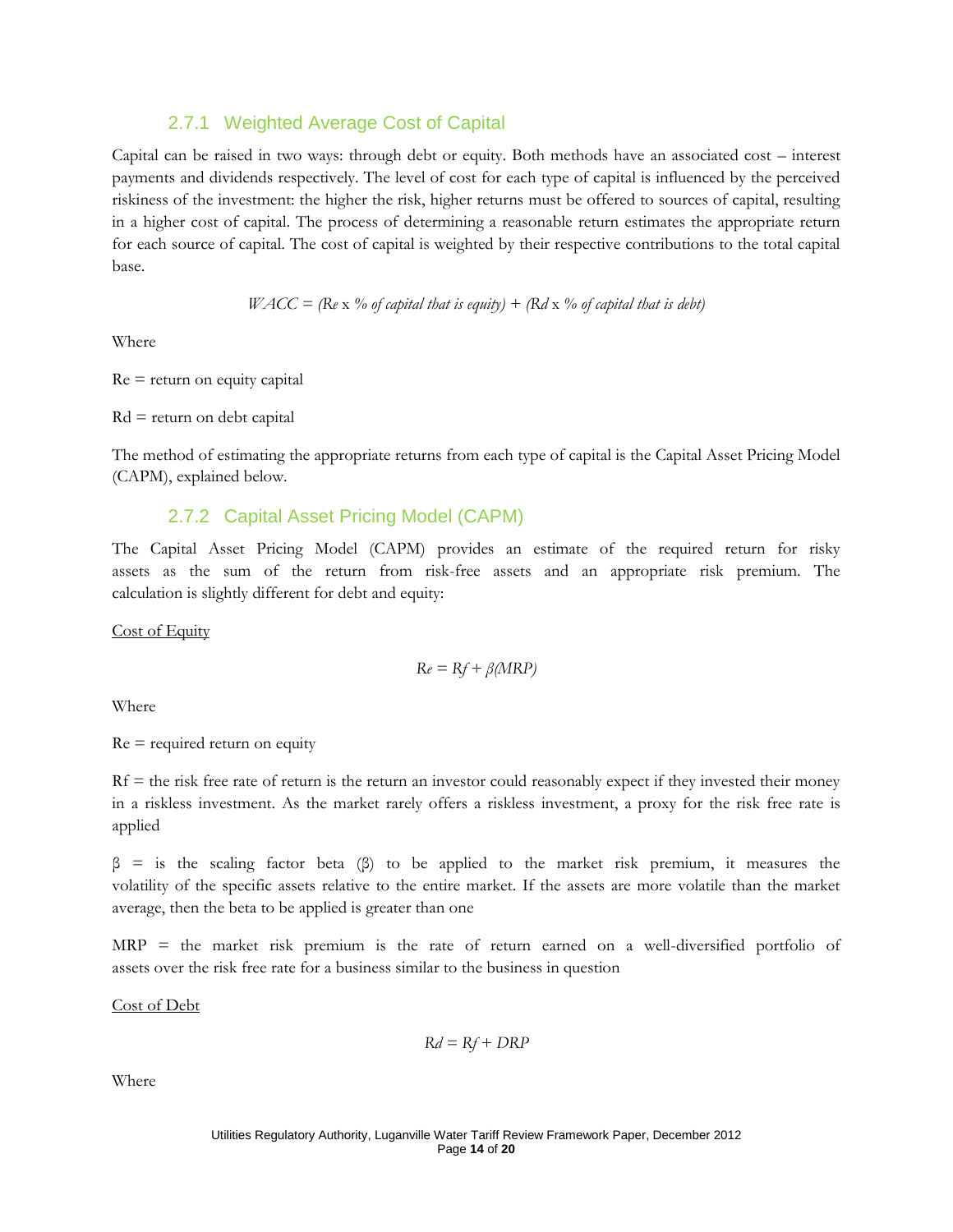$Rd$  = required return on debt

 $Rf$  = the risk free rate of return is the return an investor could reasonably expect if they invested their money in a riskless investment. As the market rarely offers a riskless investment, a proxy for the risk free rate is applied

DRP = is the Debt Risk Premium based on the credit risk of the debt for a business similar to the business in question

### 2.8 Required revenue

The total required revenue is calculated as the sum of the operational cost forecast, depreciation, cost of capital, and the items described below

#### 2.8.1 Provisions

The revenue generated by the "fair" price should allow for any necessary provisions that the utility should reasonably be expected to account for. These may include provisions for events such as cyclones, floods and other natural disasters. The Authority will use benchmark information from comparable utilities to determine the reasonable level of such provisions for water services in Luganville.

#### 2.8.2 Bad Debt

A certain proportion of revenue will be lost as bad debt, due to customers being unable to pay their bill. The Authority will use benchmark information from comparable utilities to determine the reasonable level of bad debt for water services in Luganville.

### 2.9 Tariff Structure

The tariff structure defines different tariff categories between different types of customers or different consumption levels, proportionate to a base price P. Currently in Luganville, the tariff structure for consumption is defined as follows (P is currently VUV 52):

| Customer group      | <b>Tariff rate</b>                   |
|---------------------|--------------------------------------|
| Foreign ships       | $1.25$ x P per m3 (currently VUV 65) |
| All other customers | 1 x P per m3 (currently VUV 52)      |

Separate demand forecasts are required for each customer group in order to calculate the forecast base price.

The current rates for other fees and charges applicable for water services are listed in the table below: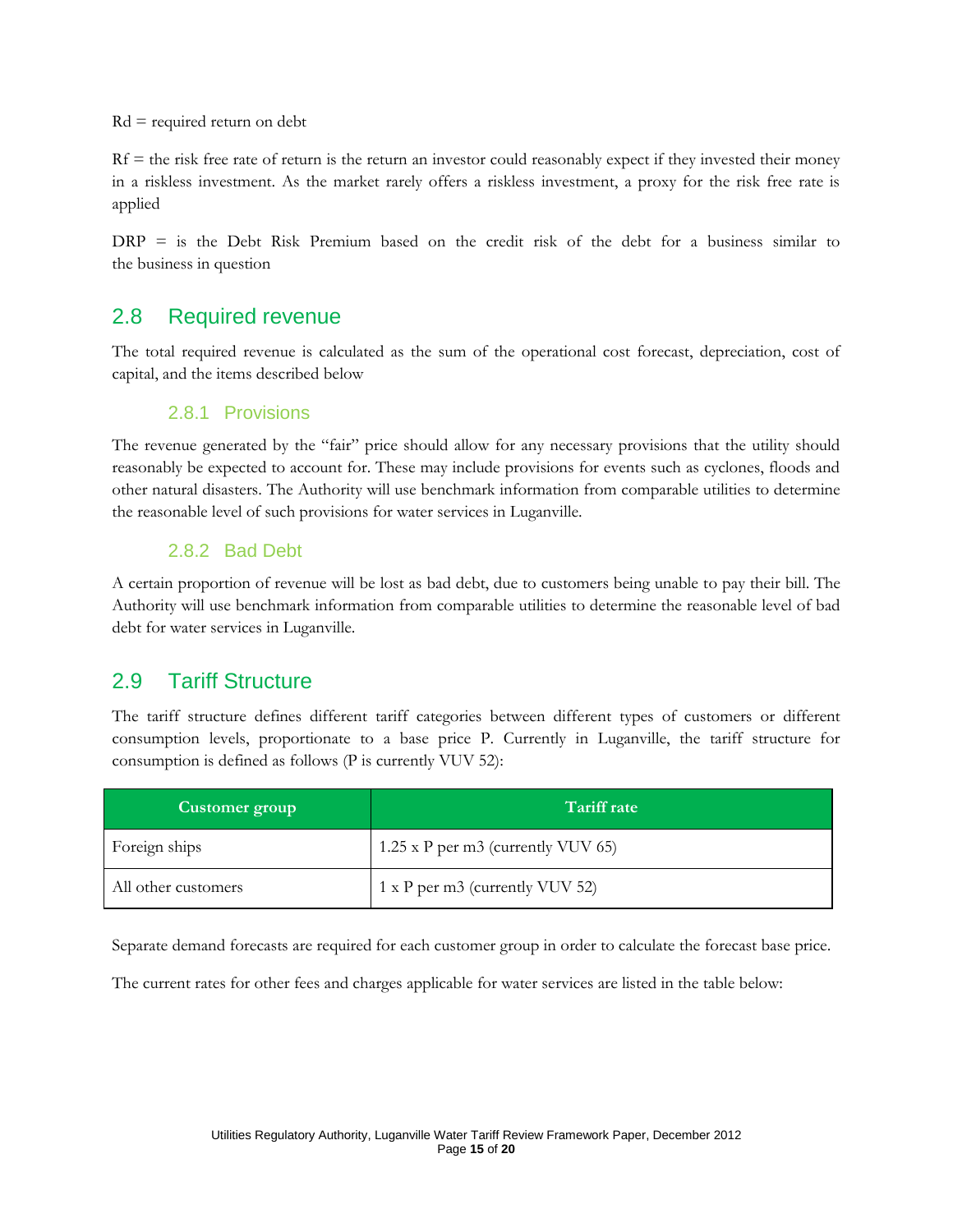| <b>Service</b>         | Tariff rate                         |
|------------------------|-------------------------------------|
| Deposit for connection | $96 \times P$ (currently VUV 5,000) |
| Reconnection fee       | $58 \times P$ (currently VUV 3,000) |

Forecasts of new connections and reconnections are required to be able to estimate the revenue generated by these activities.

If there are to be any changes to the tariff structure, the following points must be considered:

- the affordability of water services for each customer group;
- the impact on new connections of any structure that offers different rates for different groups; and
- the impact on demand growth of a tariff that offers different rates for different levels of consumption.

## 2.10 Tariff Adjustment Formula

The purpose of the tariff adjustment formula is to change the tariff according to changes in the price of certain costs that are difficult to predict (for example electricity costs, which are linked to the price of imported diesel fuel). Adjusting the tariff in this way ensures that the utility can collect sufficient revenue to continue to operate should input prices increase, and also that customers can benefit when input prices fall.

A tariff adjustment formula effectively transfers the risk from fluctuations in certain prices from the utility to customers. This can be reasonable in circumstances where the utility has no alternatives to a particular cost (for example electricity costs or fuel), although there is an impact on the incentives for the utility to negotiate better prices or drive efficiency.

The tariff adjustment formula is defined by assigning a coefficient to each selected input cost. Each coefficient is calculated as the proportion of required revenue represented by the costs associated with a particular input price.

The tariff adjustment formula can also be designed to effectively adjust the tariff for inflation specific to the utility.

Tariff adjustment formulas are currently applied to electricity prices in Port Vila, Luganville, Tanna and Malekula, and also to water prices in Port Vila. There is currently no tariff adjustment formula applied to water prices in Luganville.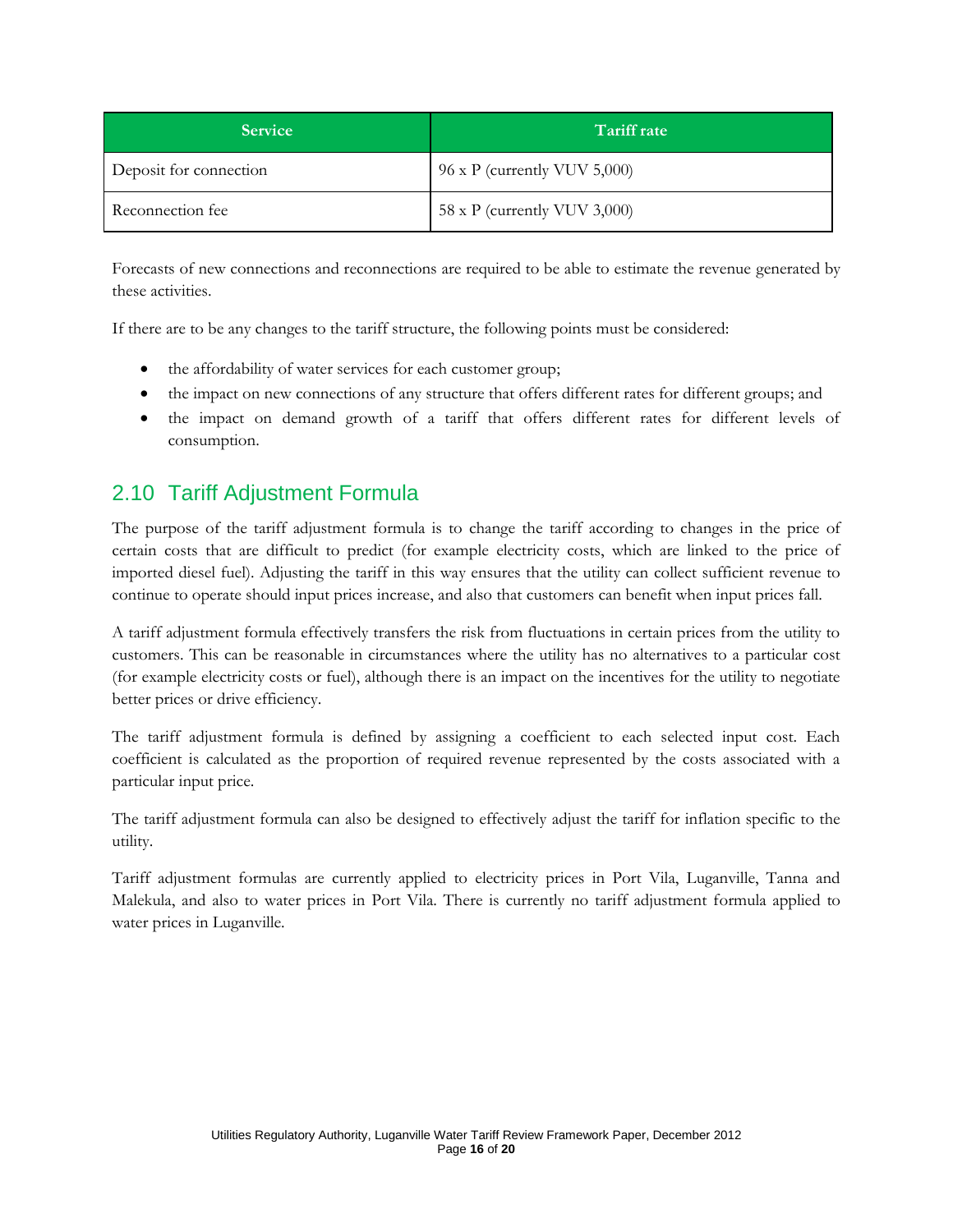## 3. Tariff Implementation

#### 3.1 Implementation method

The legislative mechanism for changing water prices charged by the government is the Water Supply Act. Under the URA Act, price setting powers are assigned to the Authority with written approval of the Minister responsible for water supply. In order for a new price to be implemented once approved, an Order to amend the *Water Supply (Fees and Charges) Order No. 5 of 1991*, must be signed by the URA Commission and the Minister and then published in the Gazette, at which point the new price will take effect.

### 3.2 Implementation considerations

The aim of the tariff review is to ensure that customers pay a fair price for the service they receive. The current financial arrangements are that all revenues collected from water customers in Luganville are passed to the general public fund. Each year, PWD apply for a budget to cover the costs of operations. Currently, this budget is for all of the operations of PWD, which includes road maintenance and providing water services in other areas of Vanuatu.

A fundamental assumption of this tariff review is that the revenue generated from water bills in Luganville is used to fund water services in Luganville. Under the current funding arrangements this is not directly the case, as the funding is part of a broader budget set at the discretion of the Ministry of Finance.

The Authority will consider the following points in order to determine the most appropriate implementation plan for any new tariff:

- whether there is a specific budget line for water services in Luganville requested from the public fund;
- whether appropriate accounting and control procedures have been put in place by PWD to monitor any specific budget for water services in Luganville;
- whether any form of revolving budget (where the budget assigned is determined by the receipts from water bills) is put in place for water services in Luganville;
- whether appropriate monitoring and enforcement procedures for maintaining standards of quality are established for water services in Luganville;
- whether government has formulated an urban water policy;
- any proposed review and/or changes to legislation relevant to water services in Luganville; and
- the timing of any planned upgrades to the water sources and network in Luganville.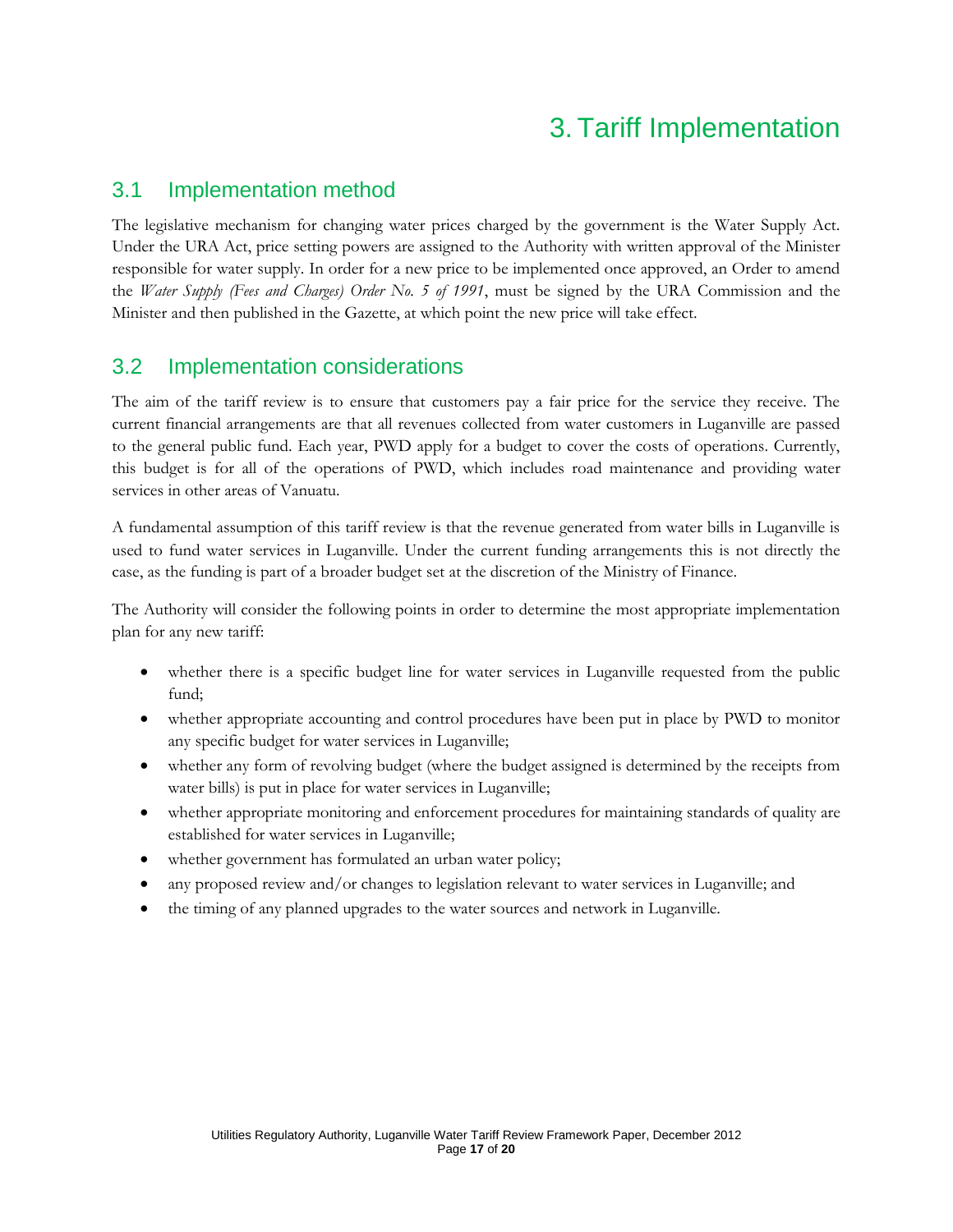## 4. Consultation Process

In order to actively gather the views of stakeholders, the Authority will conduct an extensive consultation process. This is in line with the Authority's Charter of Consultation and Regulatory Practice, and will include the following activities:

- Published papers will be made available in the Authority's office and on the website[:](http://www.ura.gov.vu/) [www.ura.gov.vu](http://www.ura.gov.vu/);
- A press release explaining all published papers and inviting responses from the public will be sent to media organisations;
- Papers will be emailed to all stakeholders that have provided an email address;
- Text message alerts will be sent to all stakeholders who have provided mobile phone contact details; and
- Meetings will be requested with senior government stakeholders including the ministers, Director-Generals and Directors of relevant government departments.

All stakeholders will be requested to provide any comment and ask any questions through a range of communication channels. Based on the response from stakeholders, the Authority may arrange further briefing sessions to facilitate the gathering of feedback from interested stakeholders.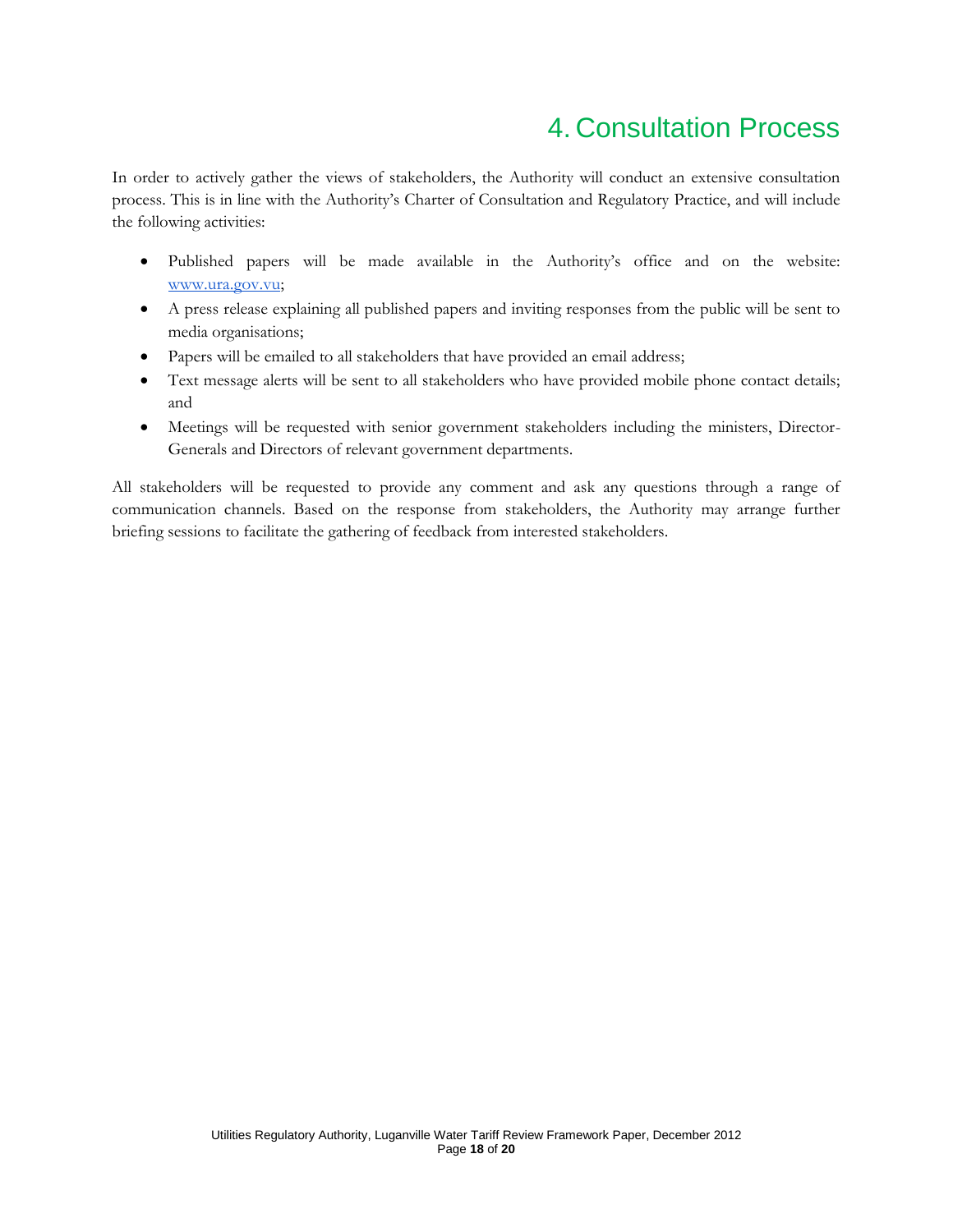This page is left intentionally blank